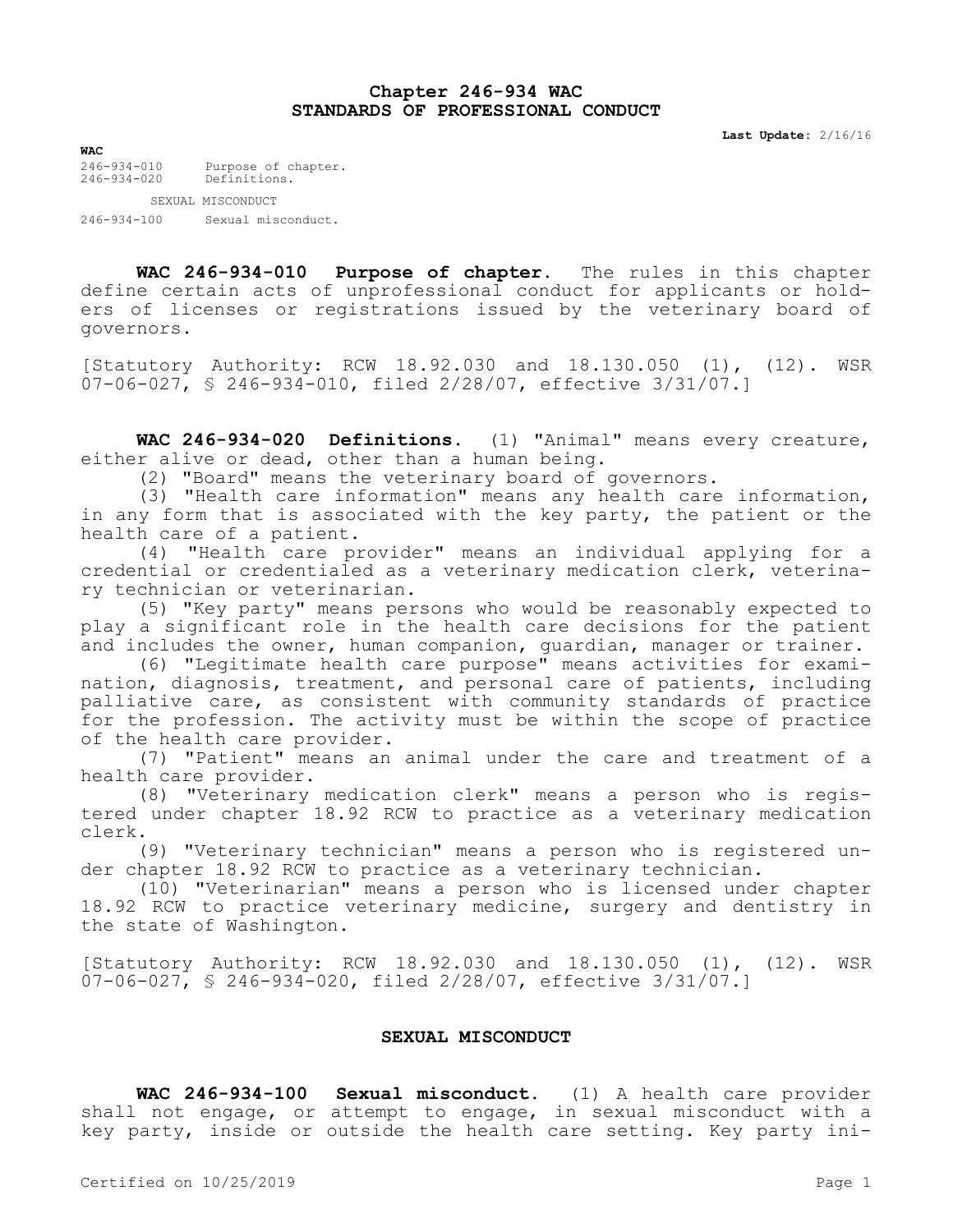tiation or consent does not excuse or negate the health care provider's responsibility. Sexual misconduct shall constitute grounds for disciplinary action. Sexual misconduct includes, but is not limited to:

(a) Sexual intercourse;

(b) Touching the breasts, genitals, anus or any sexualized body part;

(c) Rubbing against a key party for sexual gratification;

(d) Kissing, touching, fondling or caressing of a romantic or sexual nature;

(e) Encouraging masturbation or other sex act in the presence of the health care provider;

(f) Masturbation or other sex act by the health care provider in the presence of the key party;

(g) Suggesting the possibility of a sexual or romantic dating relationship;

(h) Discussing the sexual history, preferences or fantasies of the health care provider;

(i) Any behavior, gestures, or expressions that may reasonably be interpreted as seductive or sexual;

(j) Making statements regarding the key party's body, sexual history, or sexual orientation;

(k) Any verbal or physical contact which may reasonably be interpreted as sexually demeaning;

(l) Taking sexually explicit photographs or films of a key party;

(m) Showing a key party sexually explicit photographs.

(2) Sexual misconduct also includes sexual contact with any person involving force, intimidation, or lack of consent; or a conviction of a sex offense as defined in RCW 9.94A.030.

(3) A health care provider shall not:

(a) Offer to provide health care services or professional knowledge in exchange for sexual favors;

(b) Use health care information to contact the key party for the purpose of engaging in sexual misconduct or to meet the health care provider's sexual needs.

(4) A health care provider shall not engage, or attempt to engage, in the activities listed in subsection (1) of this section with a former key party when:

(a) There is a significant likelihood that the key party will seek or require additional services from the health care provider; or

(b) The provider uses or exploits the trust, knowledge, influence or emotions derived from the professional relationship; or

(c) The health care provider uses or exploits privileged information or access to privileged information to meet the health care provider's sexual needs.

(5) When evaluating whether a health care provider is attempting to engage, or has engaged, in sexual misconduct, the board may consider factors including, but not limited to:

(a) Documentation of a formal termination and the circumstances of termination of the health care provider-patient relationship;

(b) Transfer of care to another health care provider;

(c) Duration of the health care provider-patient relationship;

(d) Amount of time that has passed since the last health care services were rendered to the patient;

(e) Communication between the health care provider and the key party between the last health care services rendered and commencement of the personal relationship;